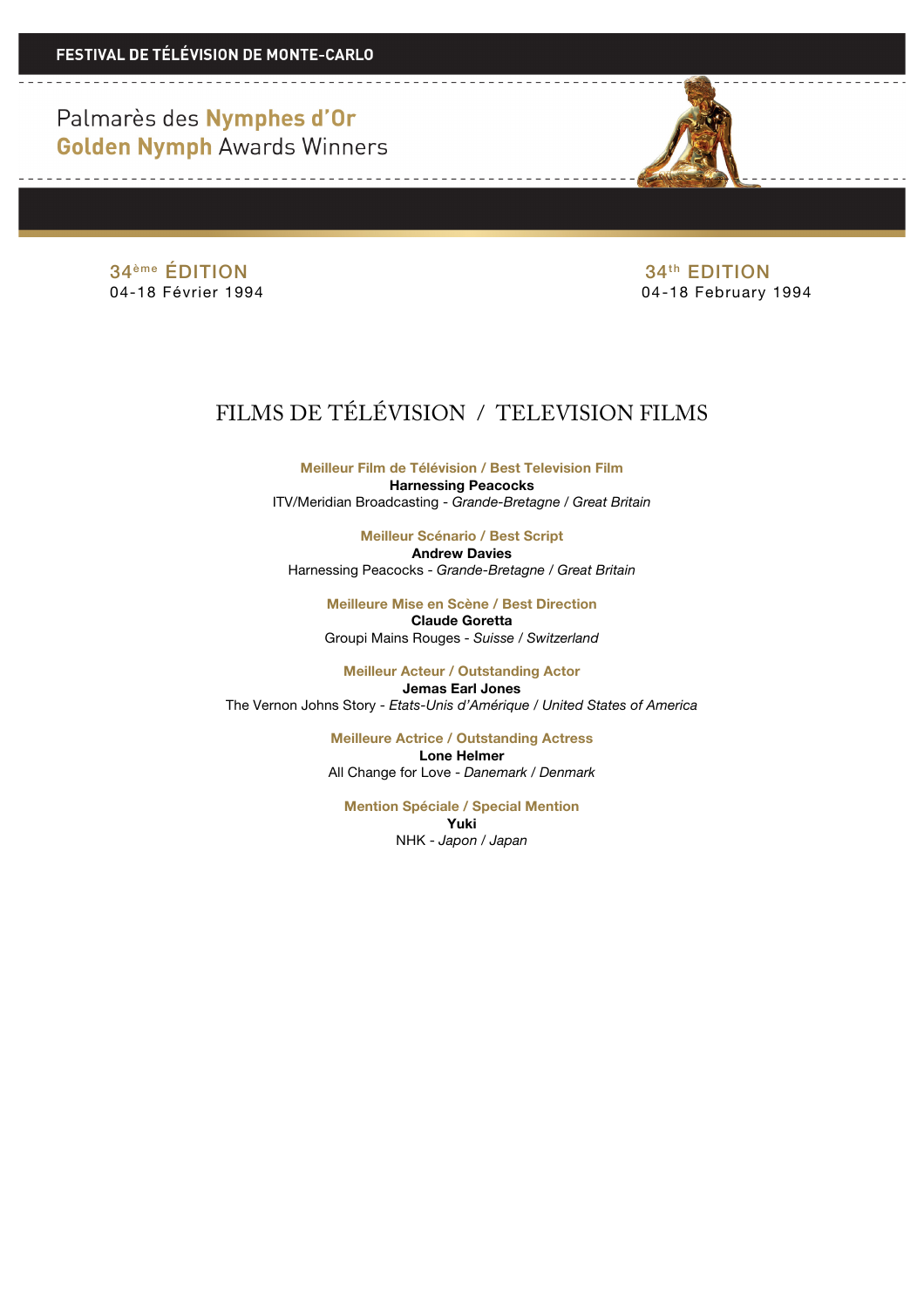Palmarès des Nymphes d'Or **Golden Nymph Awards Winners** 

<u> De la Carlo de la Carlo de la Ca</u>

<u> 1989 - Andrea Albert III, martin a filozofia a tsat</u>



**Meilleure Mini-Série / Best Mini Series Der Grosse Bellheim** ZDF - *Allemagne / Germany*

**Meilleure Actrice / Outstanding Actress Tatum O'Neal** Woman on the Run

**Meilleur Acteur / Outstanding Actor Robbie Coltrane Cracker** 

**Mention Spéciale / Special Mention Alex Haley's Queen** Warner Bros *- Etats-Unis d'Amérique / United States of America*

## ACTUALITÉS / NEWS

**Meilleures Emissions Magazines / Best Television News Magazines**  Nymphe d'Or **Let Her Die** BBC - *Grande-Bretagne / Great Britain*

Nymphe d'Argent **Saddam's Killing Fields** ITV/Central Independent Television - *Grande-Bretagne / Great Britain*

> Mention Spéciale **La Vallée des Trompe la Mort** TF1 - *France*

**Meilleurs Reportages d'Actualité / Best News Programme**

Nymphe d'Or **The Storming of the Russian Parliament** ITV - *Grande-Bretagne / Great Britain*

Nymphe d'Argent **The Siege of Mostar** BBC - *Grande-Bretagne / Great Britain*